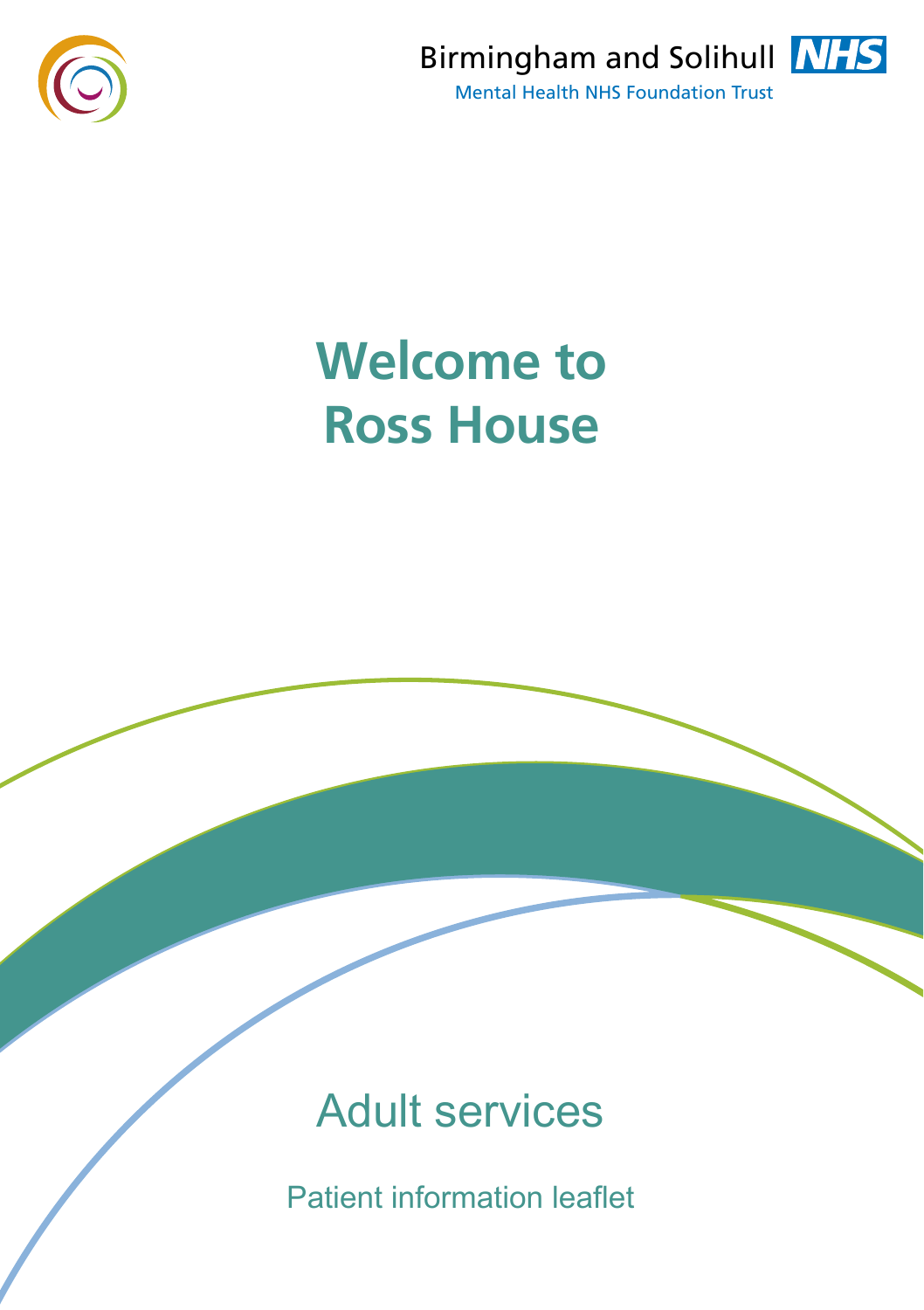## **Welcome to Ross House**

Firstly, we hope you enjoy your stay with us. We aim to ensure we provide a safe, caring and comfortable environment.

This leaflet aims to answer any questions you may have about this unit. If, after reading this, you want to ask further questions, please do not hesitate to ask any member of the team.



# **Our philosophy**

At Ross House we aim to support individuals with their rehabilitation needs as part of their recovery journey. We have a range of professionals with specialist skills.

We offer a variety of approaches and interventions to support individual needs. Each service user is actively involved with their rehabilitation programme to ensure we identify and support all their aspirations and goals. Our team works closely with a variety of agencies to facilitate specific needs. We are happy to work with individuals in our care and their families to support recovery.

We aim to maintain privacy and dignity, respect diversity and offer confidentiality.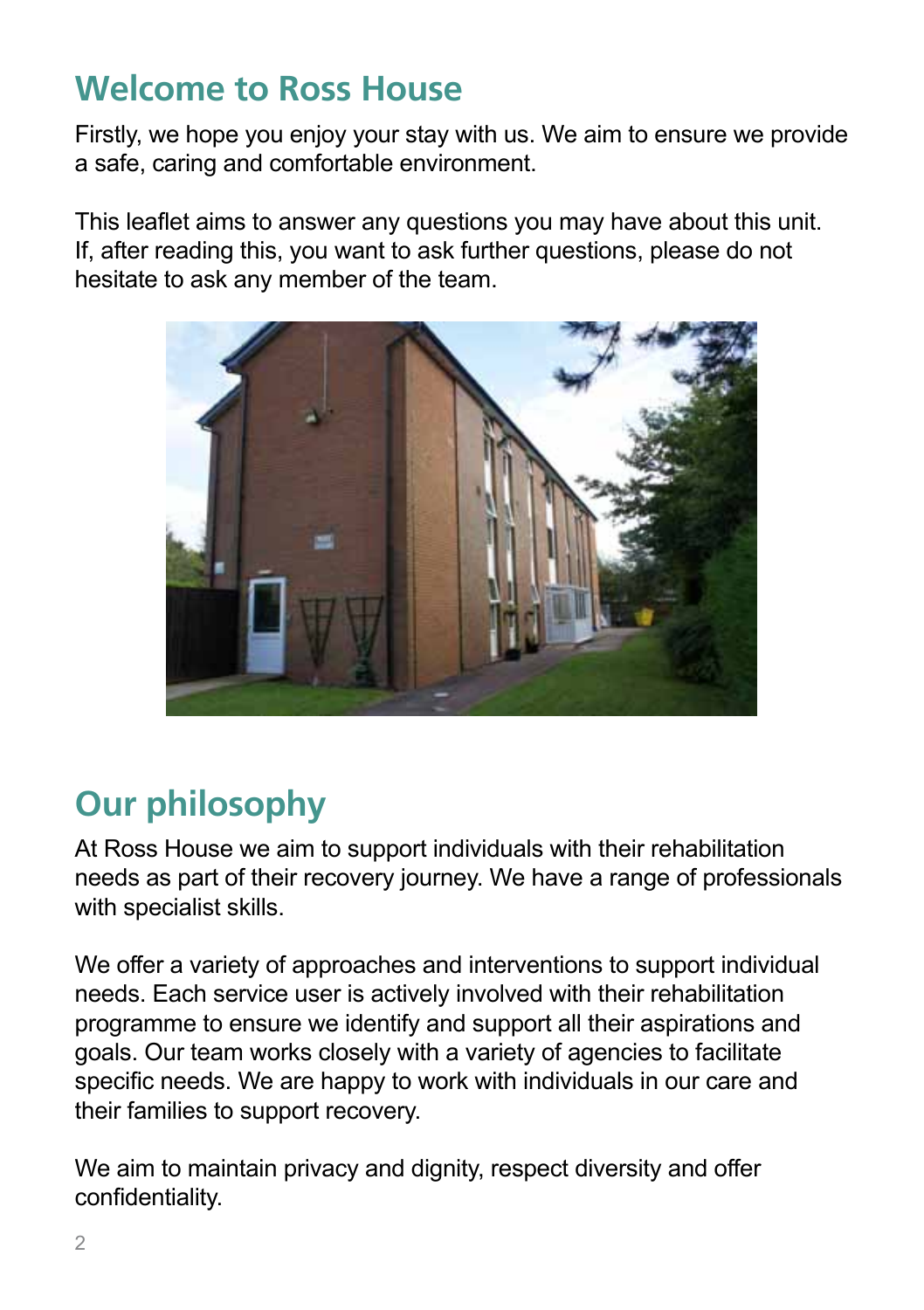## **Our staff**

Unit manager: Sharon Beard Consultant psychiatrist: Dr Sarabjeet Kohli

We have a skilled and experienced clinical team consisting of staff nurses, a psychologist, an occupational therapist, and assistant staff whose photos are displayed on the noticeboard.

In addition, we have a number of other staff that complement service delivery, fulfilling a number of service support functions, such as administrative, domestic, housekeeping and estates.

There are other trust staff who attend the unit on an ad-hoc basis in order to add valuable support such as See Me user involvement workers, dieticians, community clinicians, and so on.

## **Practical things you need to know**

Ross House is a 13-bed unit which caters for male and female patients, with en suite bathroom and toilet facilities.

Postal address: Sheldon Drive, off Tessal Lane, Northfield, Birmingham, B31 5EJ. Telephone: 0121 678 4033

Customer relations – PALS: 0800 953 0045 (8am to 8pm, Monday to Friday)

## **Storage of valuables and belongings**

We have one safe in the clinical office where we can keep small valuables if required, although this is discouraged. Items of high value or cash can be stored at the general office, Oleaster, or in the service user's own bank account.

We do not have any storage other than your room, so please be mindful of how many possessions you bring with you.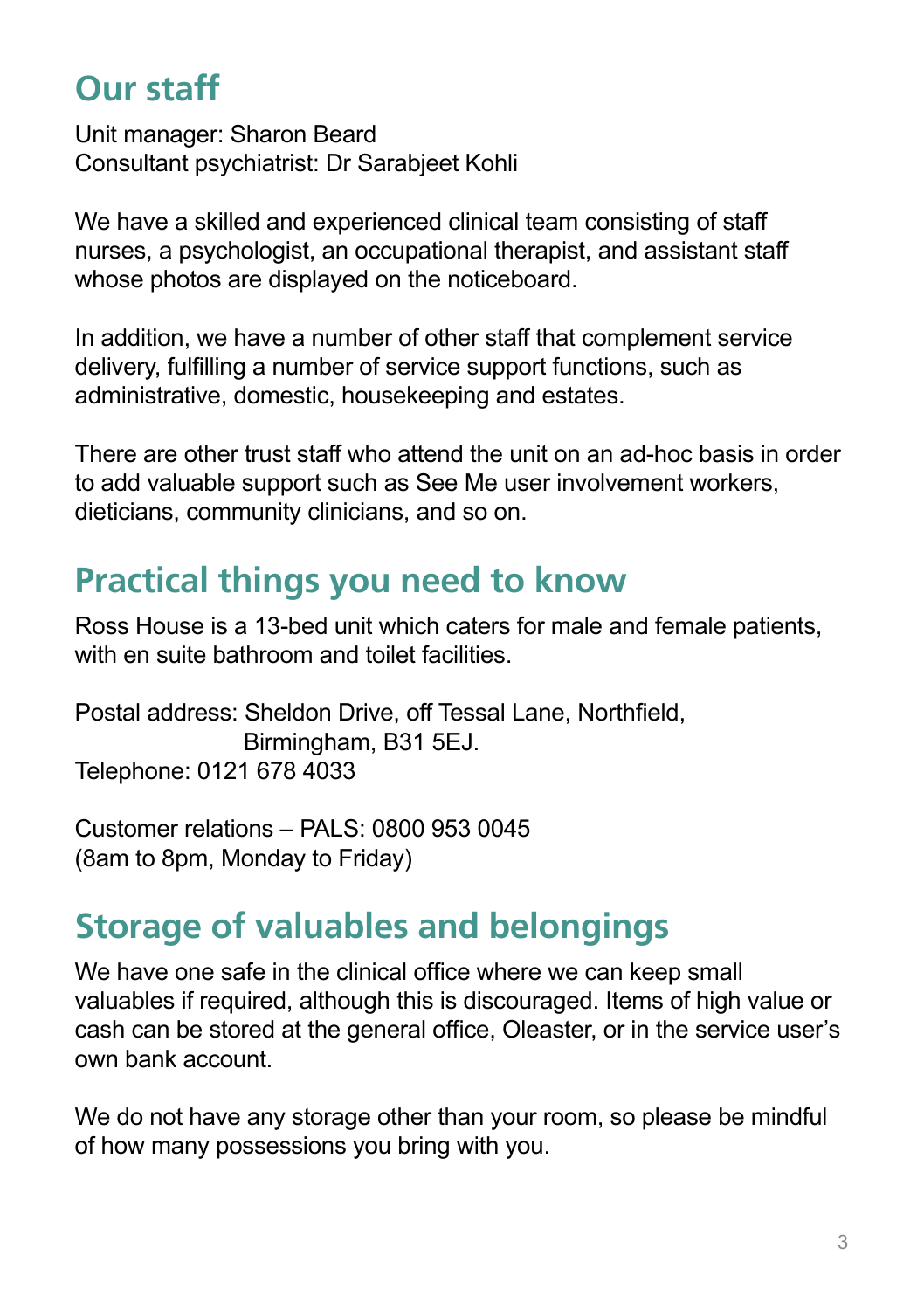You may bring your own electrical equipment, such as a computer or television, but it must be checked by our maintenance department before it is used, for health and safety reasons.

Unfortunately we cannot accept responsibility for personal items of value.

# **Staffing and shift times**

Morning shift: 7am to 2pm During mornings we have a minimum of two qualified nurses and two healthcare assistants on duty.

Afternoon shift: 1pm to 8pm During afternoons we have a minimum of two qualified nurses and two healthcare assistants on duty.

Long day shift: 7am to 8pm These are staffed as above.

The occupational therapist and unit manager work from 9am to 5pm, Monday to Friday.

Our psychologists are on the unit all week.

Doctors attend the unit on Thursday and Friday for reviews. They are available on other days of the week, if required.

# **Visiting**

Visiting hours at Ross House are listed below:

Monday to Sunday: 9.30am to 12.30pm, 1.30pm to 5pm, and 6pm to 8pm.These should be planned with clinical staff to ensure that they do not clash with individual therapeutic activities.

Visitors are asked to avoid protected meal times, which are: 8am to 9.30am, 12.30pm to 1.30pm, and 5pm to 6pm.

To maintain privacy and dignity, no visitors are allowed in the bedroom areas.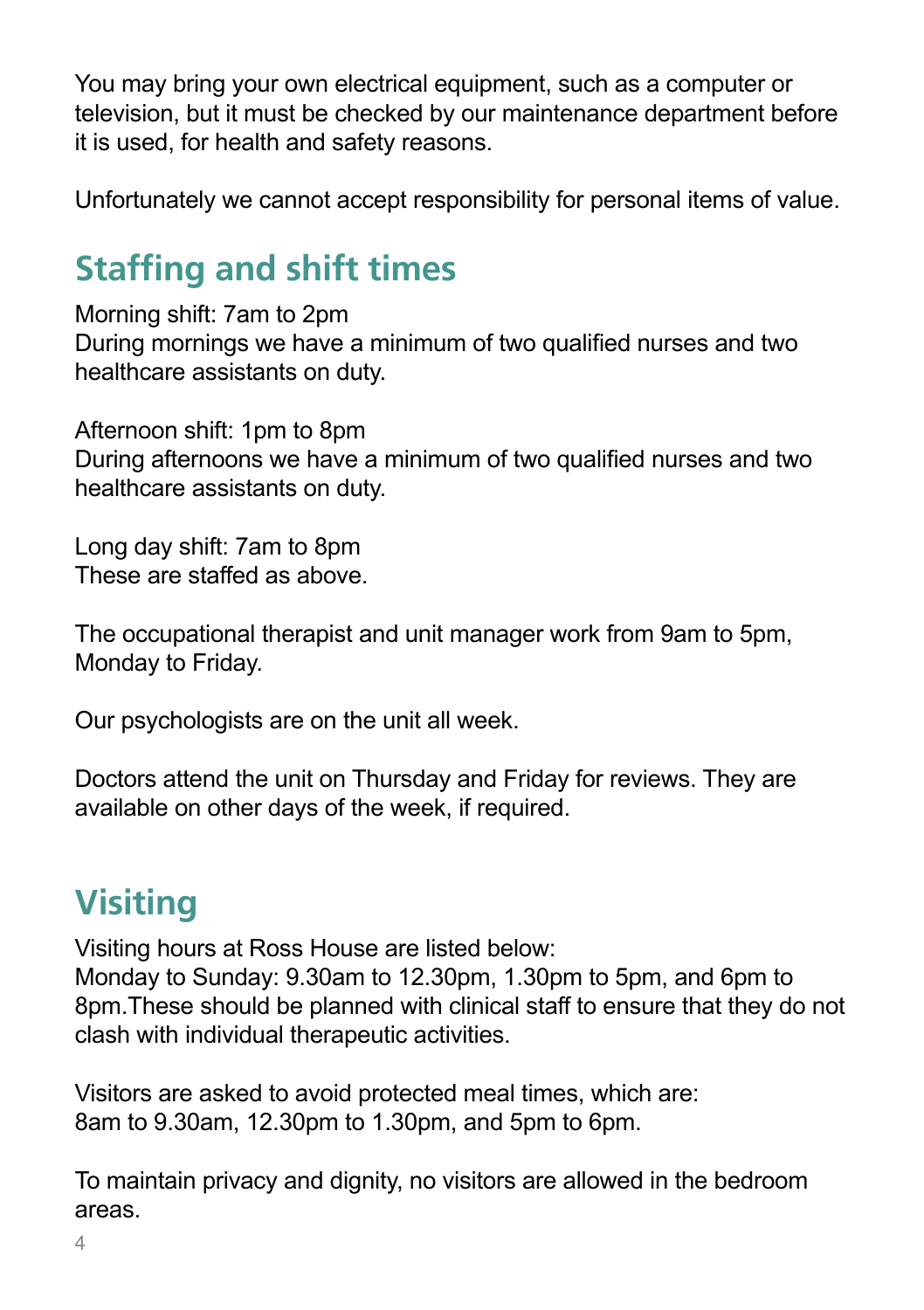We ask that visitors with children call the unit before visiting to give staff time to prepare the appropriate room.

Service users are not allowed to go into each other's rooms.

# **House rules**

- There is a zero-tolerance policy to physical and verbal abuse. All individuals – staff, service users and all visitors – are to be treated with mutual respect.
- Ross House is a non-smoking environment. However, there is a gazebo provided for smoking outdoors.
- There is a signing-in book for service users and another for all visitors (carers, relatives, professionals and other visitors) in reception.
- Alcohol and illegal substances are not permitted on these premises and any found will be confiscated immediately.
- Service users are not allowed into each other's rooms.

# **Laundry**

Bed sheets, duvet covers and towels are provided, however you should bring your own toiletries.

There is a washing machine and dryer on site. Washing powder is provided, however we recommend you provide your own detergent if you have any skin allergies.

# **Food and meals**

If you have any specific dietary requirements or allergies, please tell us and we will try to accommodate your needs.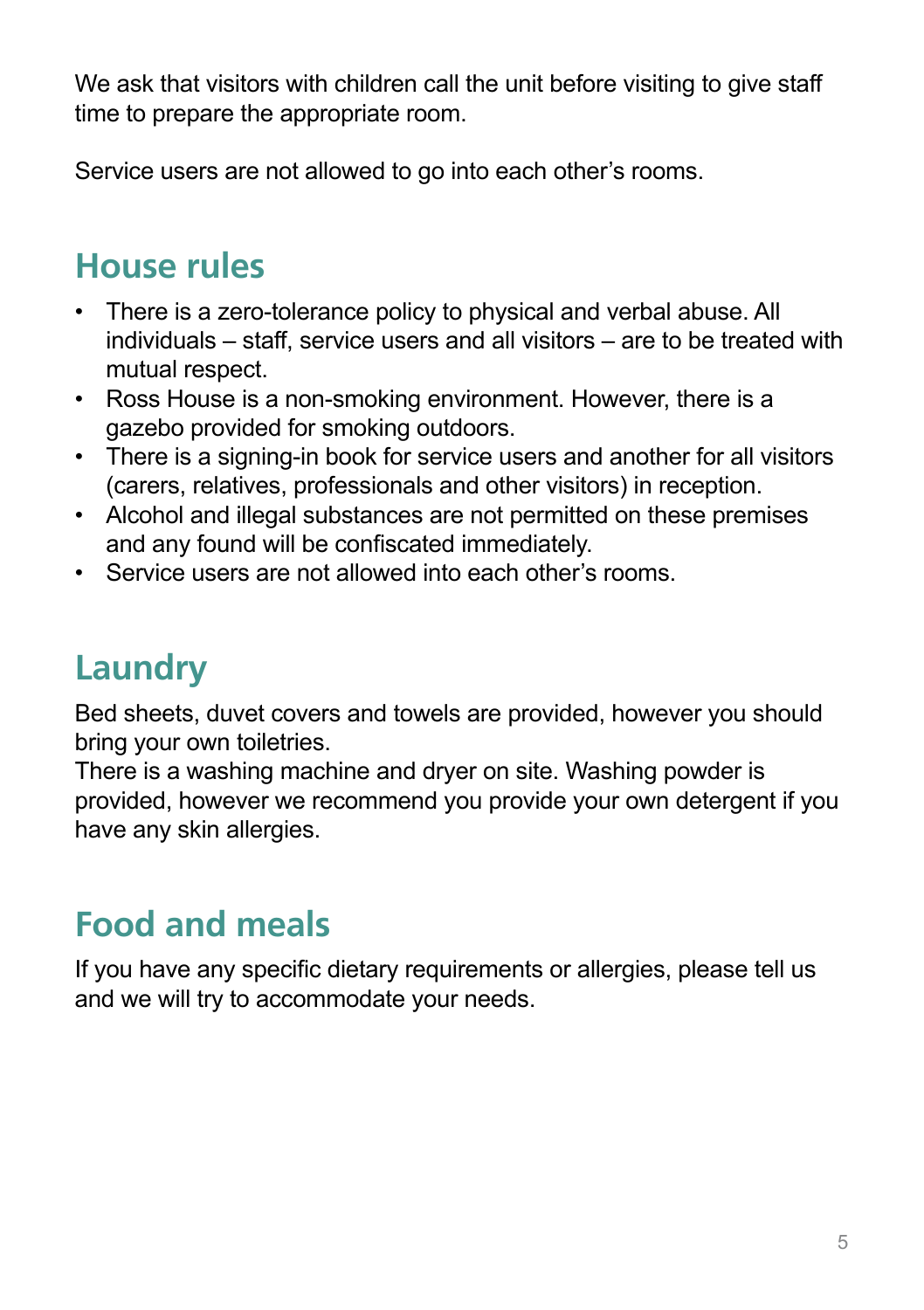#### **Programmes and activities**

Each resident will have a negotiated weekly programme of activities, specifically designed to meet their individual needs. This follows an initial assessment period during which your needs will be assessed.

As this is a rehabilitation unit, you are expected to participate in your weekly programme as part of your recovery journey. This will include oneto-one cooking sessions, laundry slots, room cleans, and specific group and one-to-one work, dependent on your agreed aims and needs.

#### **Regular reviews**

Each individual will have a weekly review with the doctor and the multidisciplinary team. If you want your relatives to attend, please tell a member of staff.

Care programme approach meetings are held every three months. All of your clinical team, both inpatient and community, are invited along with yourself and family members, if you are happy for them to attend. This provides an opportunity to review your progress and plan for the future.

You will be allocated a named nurse (keyworker) who will offer regular one-to-one sessions and support you to devise specific care plans.

## **Carers and family**

We offer monthly carers groups. If you require any information for your carer please ask the Carers Lead, Theresa Dcaccia, the team manager or your keyworker.

A patient advocacy service is also available for you and your family. Leaflets are available on the units or ask staff for more details.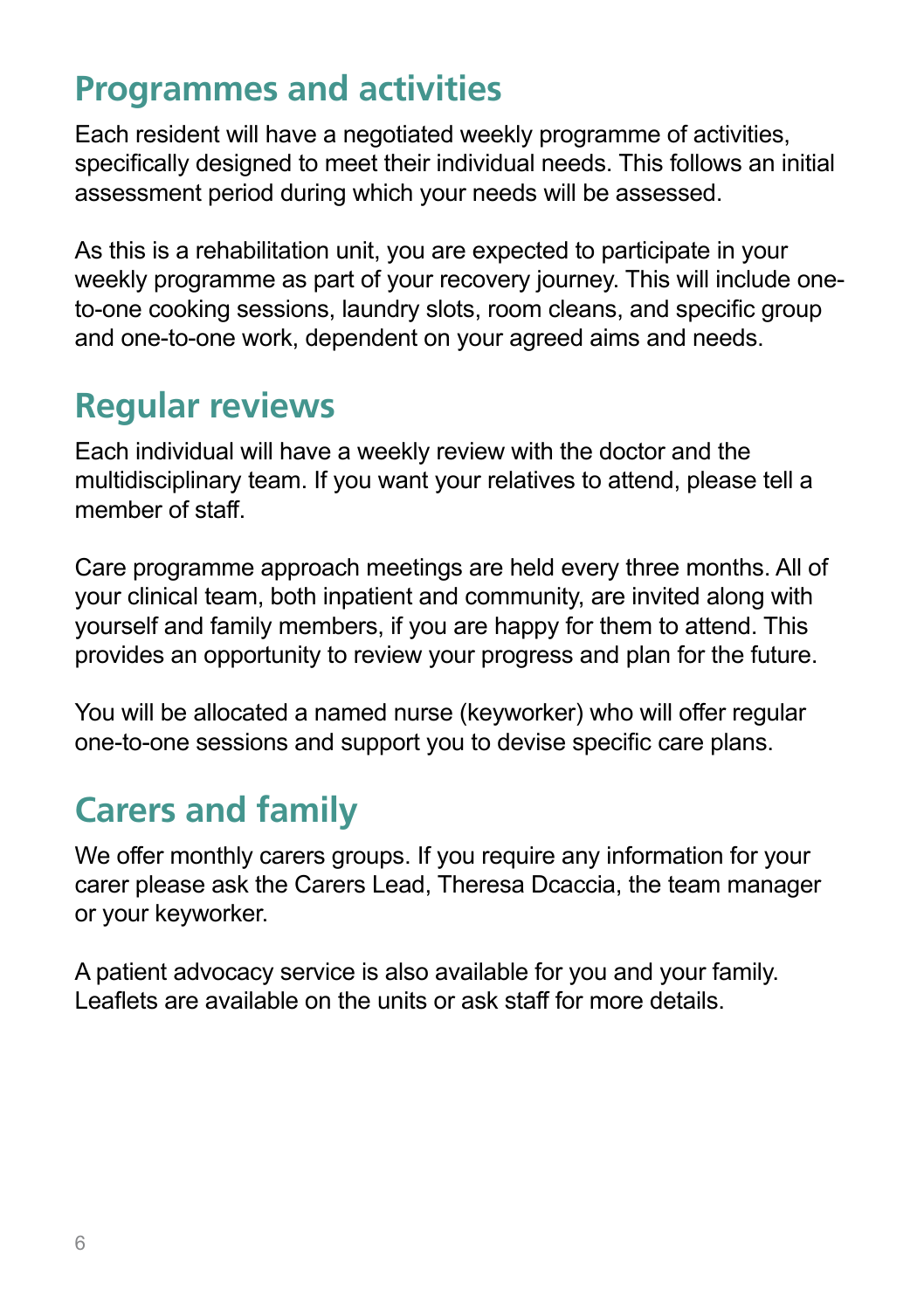## **Communication**

Interpreters can be provided if necessary. Please tell staff if you need an interpreter or if you or your family have any specific communication needs (eg British Sign Language).

#### **Complaints or suggestions**

If you have any complaints or concerns, please speak to the team manager, deputy manager or nurse in charge. Complaints forms are available if required.

If you need an independent advocate or legal help, please speak to your keyworker. We welcome any suggestions or feedback to improve our service.

Further information may be obtained by asking your keyworker or the team manager.

Your keyworker is……...........................